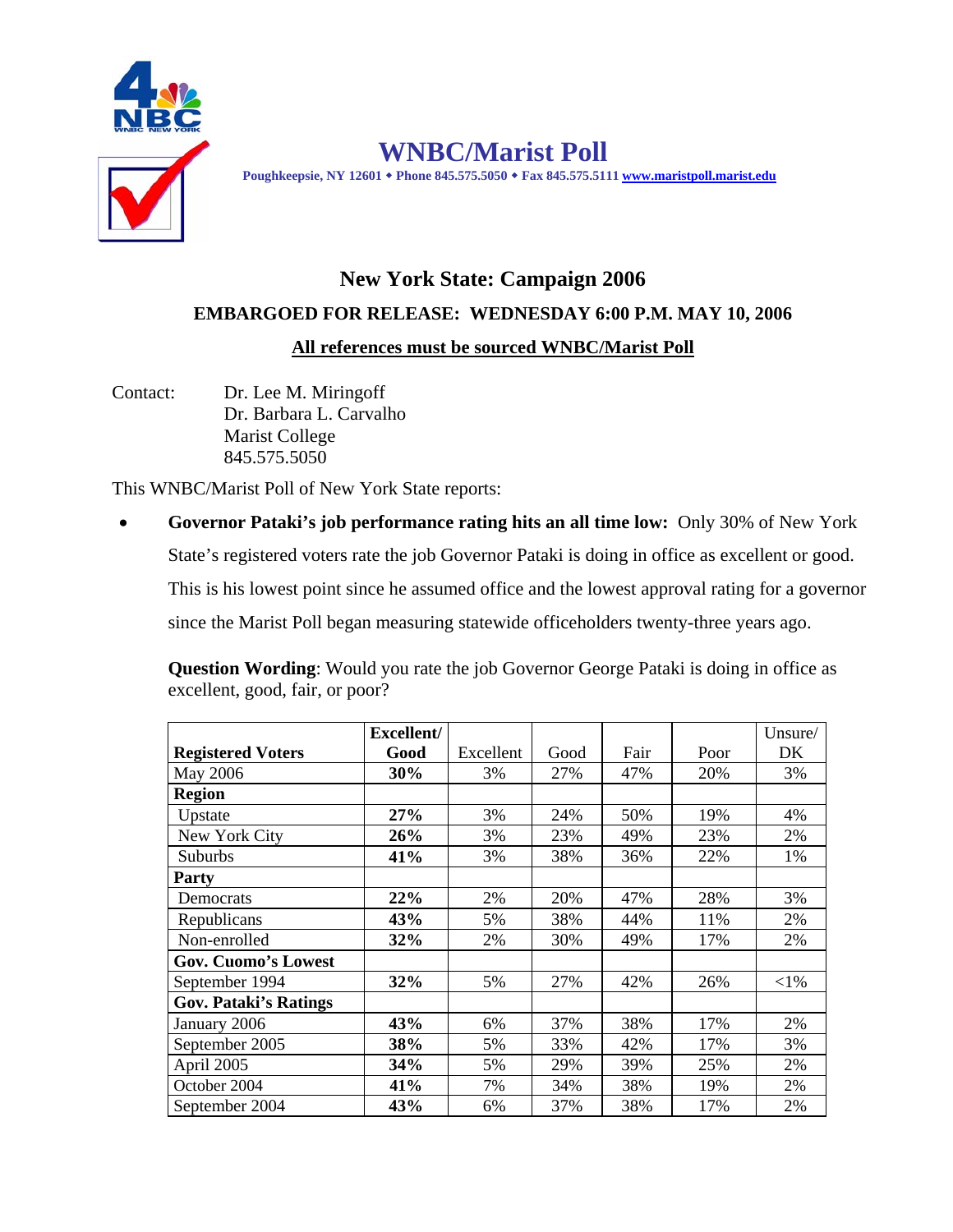|                          | Excellent/ |           |      |      |      | Unsure/ |
|--------------------------|------------|-----------|------|------|------|---------|
| <b>Registered Voters</b> | Good       | Excellent | Good | Fair | Poor | DK      |
| April 2004               | 41%        | 4%        | 37%  | 40%  | 18%  | 1%      |
| January 2004             | 46%        | 7%        | 39%  | 35%  | 14%  | 5%      |
| September 2003           | 40%        | 6%        | 34%  | 41%  | 17%  | 2%      |
| <b>May 2003</b>          | 37%        | 4%        | 33%  | 34%  | 25%  | 4%      |
| April 2003               | 49%        | 7%        | 42%  | 31%  | 18%  | 2%      |
| December 2002            | 57%        | 12%       | 45%  | 31%  | 10%  | 2%      |
| October 30, 2002         | 57%        | 14%       | 43%  | 33%  | 9%   | 1%      |
| October 1, 2002          | 61%        | 14%       | 47%  | 30%  | 8%   | 1%      |
| September 2002           | 60%        | 12%       | 48%  | 31%  | 7%   | 2%      |
| <b>May 2002</b>          | 72%        | 14%       | 58%  | 23%  | 5%   | 0%      |
| April 2002               | 64%        | 15%       | 49%  | 28%  | 6%   | 2%      |
| December 2001            | 65%        | 15%       | 50%  | 27%  | 4%   | 4%      |
| April 2001               | 53%        | 10%       | 43%  | 34%  | 8%   | 5%      |
| December 2000            | 55%        | 11%       | 44%  | 30%  | 10%  | 5%      |
| March 2000               | 51%        | 9%        | 42%  | 35%  | 11%  | 3%      |
| September 1999           | 51%        | 10%       | 41%  | 38%  | 9%   | 2%      |
| <b>July 1999</b>         | 55%        | 15%       | 40%  | 31%  | 11%  | 3%      |
| March 1999               | 61%        | 12%       | 49%  | 28%  | 10%  | 1%      |
| October 1998             | 60%        | 14%       | 46%  | 31%  | 8%   | 1%      |
| September 1998           | 62%        | 16%       | 46%  | 31%  | 6%   | 1%      |
| April 1998               | 59%        | 11%       | 48%  | 33%  | 7%   | 1%      |
| February 1998            | 60%        | 11%       | 49%  | 32%  | 6%   | 2%      |
| October 1997             | 49%        | 7%        | 42%  | 39%  | 10%  | 2%      |
| March 1997               | 47%        | 6%        | 41%  | 38%  | 12%  | 3%      |
| November 1996            | 47%        | 8%        | 39%  | 36%  | 14%  | 3%      |
| March 1996               | 39%        | 6%        | 33%  | 40%  | 17%  | 4%      |
| September 1995           | 39%        | 5%        | 34%  | 38%  | 17%  | 6%      |
| March 1995               | 36%        | 8%        | 28%  | 28%  | 16%  | 20%     |

• **Republicans face steep odds against Spitzer in race for New York governor:** In matchups for November's election for New York governor, New York State Attorney General Eliot Spitzer trounces each of his potential opponents, former Assemblyman John Faso and former Massachusetts Governor William Weld, by 50 points.

**Question Wording:** If November's election for governor of New York State were held today, whom would you support if the candidates are:

|                          | John Faso  | <b>Eliot Spitzer</b> |           |
|--------------------------|------------|----------------------|-----------|
| <b>Registered Voters</b> | Republican | Democrat             | Undecided |
| May 2006                 | 20%        | 70%                  | 10%       |
| January 2006             | 18%        | 68%                  | 14%       |
| September 2005           | 20%        | 64%                  | 16%       |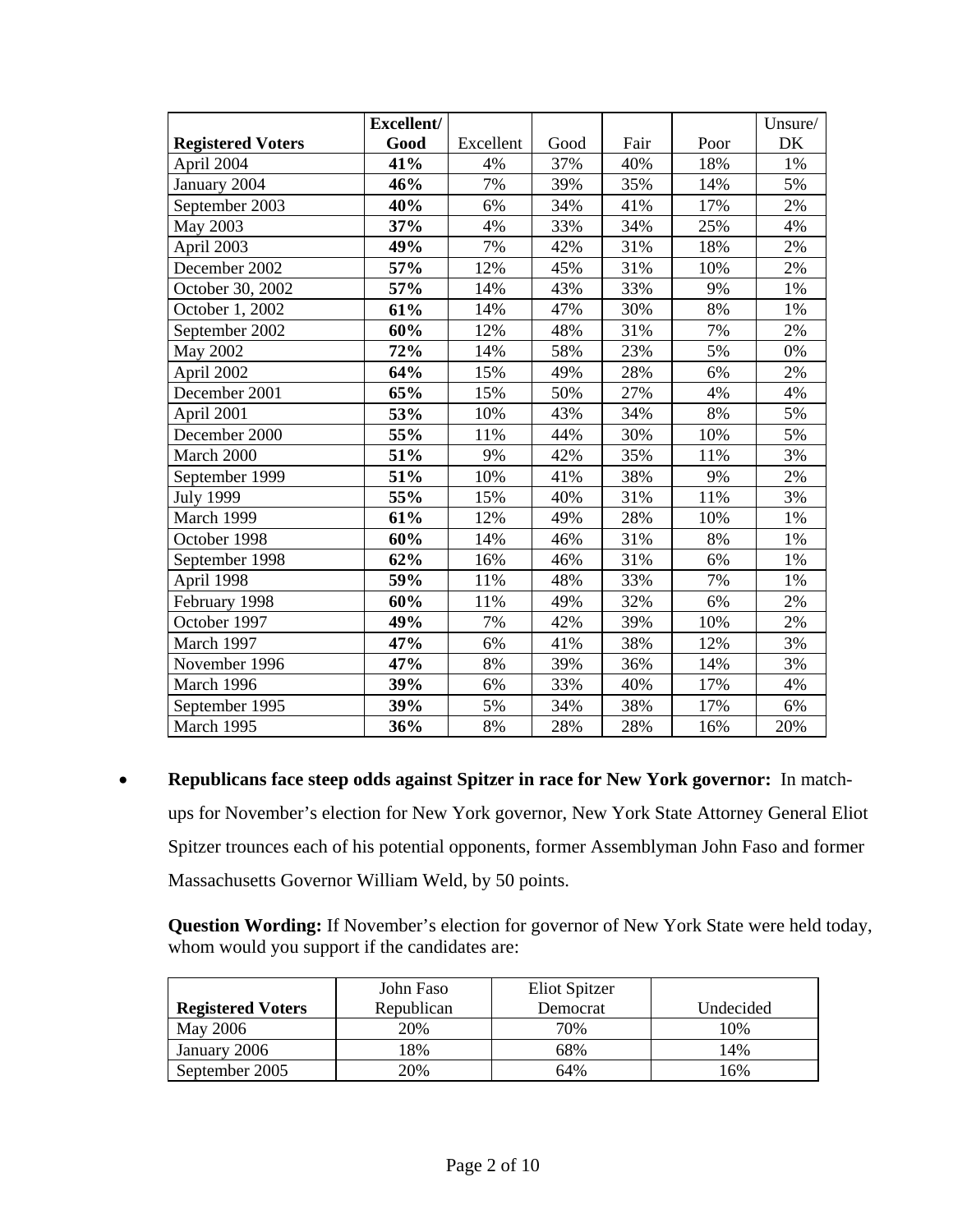|                          | William Weld | Eliot Spitzer |           |
|--------------------------|--------------|---------------|-----------|
| <b>Registered Voters</b> | Republican   | Democrat      | Undecided |
| May 2006                 | 20%          | 70%           | 10%       |
| January 2006             | 19%          | 66%           | 15%       |
| September 2005           | 21%          | 63%           | 6%        |

• **Many New York Republicans are undecided about whom their party should nominate for governor:** 49% of New York State's registered Republicans are undecided about whom to support for their party's nominee for New York governor. 30% of registered Republicans

support John Faso, and 21% back William Weld.

**Question Wording**: If September's Republican primary for governor of New York State were held today, whom would you support if the candidates are:

| <b>Registered Republicans</b> | <b>Jndecided</b><br>John Faso |     | William Weld | <b>Other</b> |
|-------------------------------|-------------------------------|-----|--------------|--------------|
| May 2006                      | 49%                           | 30% | 21%          | n.a.         |
| January 2006                  | 50%                           | 4%  | 8%           | 38%          |

• **Eliot Spitzer outdistances his opponent among New York's Democrats for their party's** 

**nomination for governor:** 72% of New York State's registered Democrats support Eliot Spitzer for their party's nominee for New York governor. Nassau County Executive Tom Suozzi receives 12%, and 16% are undecided.

**Question Wording**: If September's Democratic primary for governor of New York State were held today, whom would you support if the candidates are:

| <b>Registered Democrats</b> | Eliot Spitzer | Tom Suozzi | Undecided |  |
|-----------------------------|---------------|------------|-----------|--|
| May 2006                    | 72%           | $2\%$      | 16%       |  |
| January 2006                | 72%           | 8%         | 20%       |  |

• **Most New Yorkers approve of the job Eliot Spitzer is doing as attorney general:** 63% of registered voters rate the job Eliot Spitzer is doing as attorney general as either excellent or good. 22% rate the job he is doing as fair, and 5% rate his performance as poor. 10% are unsure.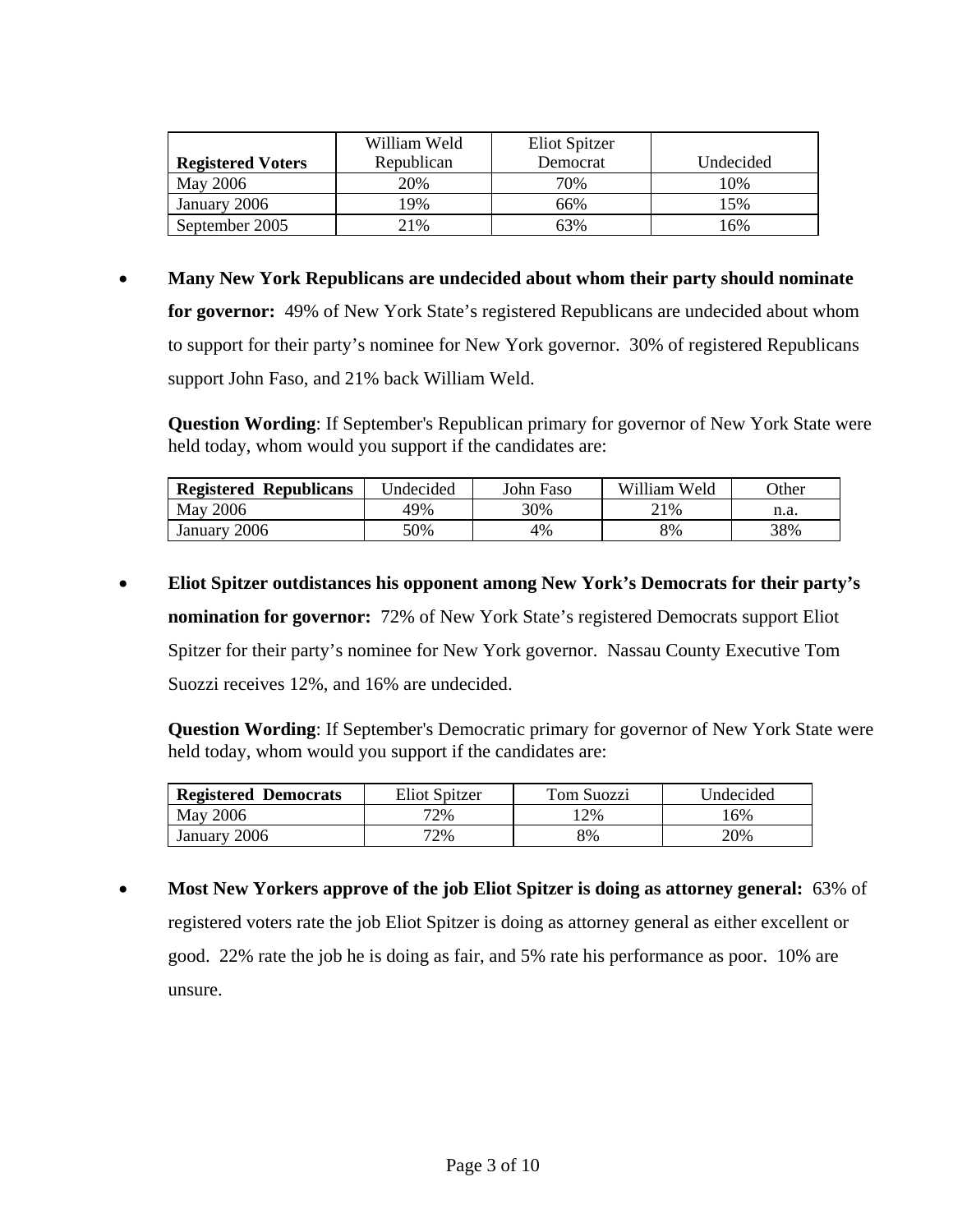|                          | Excellent/ |           |      |      |      | Unsure/ |
|--------------------------|------------|-----------|------|------|------|---------|
| <b>Registered Voters</b> | Good       | Excellent | Good | Fair | Poor | DK      |
| May 2006                 | 63%        | 20%       | 43%  | 22%  | 5%   | 10%     |
| Party                    |            |           |      |      |      |         |
| Democrat                 | 71%        | 30%       | 41%  | 17%  | 5%   | 7%      |
| Republican               | 57%        | 10%       | 47%  | 28%  | 7%   | 8%      |
| Non-enrolled             | 60%        | 18%       | 42%  | 22%  | 2%   | 16%     |
| <b>Previous Polls</b>    |            |           |      |      |      |         |
| January 2006             | 63%        | 21%       | 42%  | 21%  | 3%   | 13%     |
| September 2005           | 61%        | 18%       | 43%  | 22%  | 4%   | 13%     |
| April 2005               | 61%        | 20%       | 41%  | 19%  | 5%   | 15%     |
| October 2004             | 57%        | 23%       | 34%  | 19%  | 4%   | 20%     |
| September 2004           | 54%        | 18%       | 36%  | 25%  | 5%   | 16%     |
| April 2004               | 60%        | 20%       | 40%  | 20%  | 4%   | 16%     |

**Question Wording**: Would you rate the job Attorney General Eliot Spitzer is doing in office as excellent, good, fair, or poor?

• **Hillary Clinton is a formidable favorite for re-election:** Hillary Clinton substantially outdistances her potential Republican challengers for the U.S. Senate. In hypothetical matchups for November's U.S. Senate race in New York, Senator Clinton outscores former Yonkers Mayor John Spencer, former Reagan administration official Kathleen Troia McFarland, and Attorney William Brenner by wide margins.

**Question Wording:** If November's election for U.S. Senate in New York State were held today, whom would you support if the candidates are:

|                          | John Spencer | <b>Hillary Clinton</b> |           |
|--------------------------|--------------|------------------------|-----------|
| <b>Registered Voters</b> | Republican   | Democrat               | Undecided |
| May 2006                 | 33%          | 63%                    | 4%        |
| January 2006             | 33%          | 62%                    | 5%        |
| September 2005           | 31%          | 62%                    | 7%        |

|                          | Kathleen McFarland | <b>Hillary Clinton</b> |           |
|--------------------------|--------------------|------------------------|-----------|
| <b>Registered Voters</b> | Republican         | Democrat               | Undecided |
| May 2006                 | 30%                | 64%                    | 6%        |

|                          | William Brenner | <b>Hillary Clinton</b> |           |
|--------------------------|-----------------|------------------------|-----------|
| <b>Registered Voters</b> | Republican      | Democrat               | Undecided |
| May 2006                 | 32%             | 63%                    | 5%        |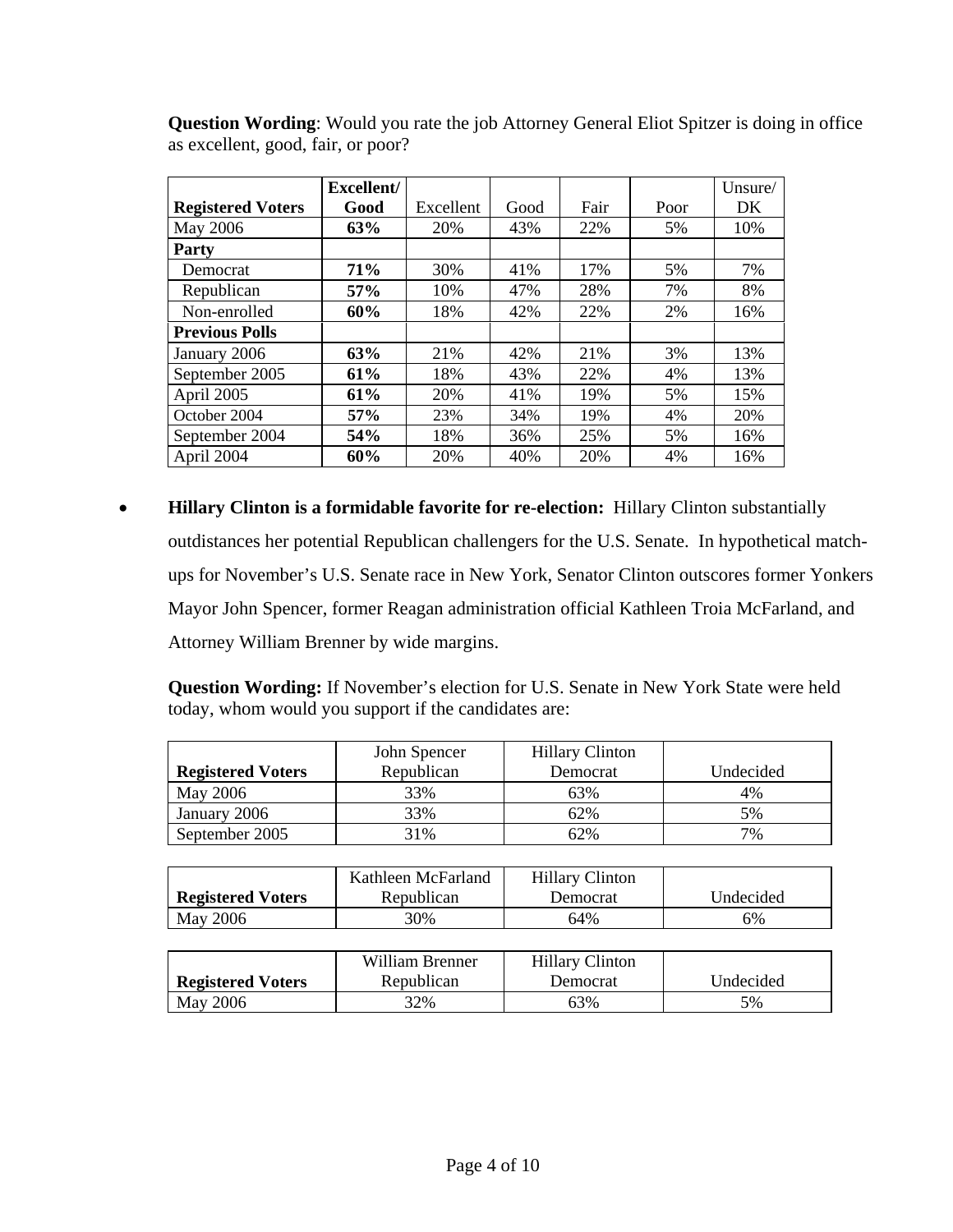• **New York Republicans are undecided about whom to nominate to challenge Hillary Clinton for the U.S. Senate in November:** 47% of New York State's registered Republicans are undecided about whom to support for their party's U.S. Senate nominee against Hillary Clinton. John Spencer has the support of 26% of registered Republicans compared with 14% for Kathleen McFarland, and 13% for William Brenner.

**Question Wording**: If September's Republican primary for U.S. Senate in New York State were held today, whom would you support if the candidates are:

|                               |                  | John    | Kathleen  | William         |
|-------------------------------|------------------|---------|-----------|-----------------|
| <b>Registered Republicans</b> | <b>Jndecided</b> | Spencer | McFarland | <b>B</b> renner |
| May 2006                      | 47%              | 26%     | l 4%      | '3%             |

• **A majority of New York voters approve of the job Hillary Clinton is doing as senator:**  51% of New York State's registered voters rate the job Hillary Clinton is doing as senator as either excellent or good.

**Question Wording**: Would you rate the job Senator Hillary Clinton is doing in office as excellent, good, fair, or poor?

|                          | Excellent/ |           |      |      |      | Unsure/ |
|--------------------------|------------|-----------|------|------|------|---------|
| <b>Registered Voters</b> | Good       | Excellent | Good | Fair | Poor | DK      |
| <b>May 2006</b>          | 51%        | 15%       | 36%  | 27%  | 19%  | 3%      |
| Party                    |            |           |      |      |      |         |
| Democrat                 | 69%        | 24%       | 45%  | 22%  | 6%   | 3%      |
| Republican               | 28%        | 6%        | 22%  | 28%  | 41%  | 3%      |
| Non-enrolled             | 53%        | 12%       | 41%  | 29%  | 14%  | 4%      |
| <b>Region</b>            |            |           |      |      |      |         |
| Upstate                  | 46%        | 13%       | 33%  | 27%  | 24%  | 3%      |
| New York City            | 62%        | 20%       | 42%  | 24%  | 10%  | 4%      |
| Suburbs                  | 48%        | 14%       | 34%  | 29%  | 20%  | 3%      |
| Gender                   |            |           |      |      |      |         |
| Men                      | 45%        | 13%       | 32%  | 31%  | 21%  | 3%      |
| Women                    | 56%        | 17%       | 39%  | 22%  | 18%  | 4%      |
| <b>Previous Polls</b>    |            |           |      |      |      |         |
| January 2006             | 54%        | 18%       | 36%  | 24%  | 19%  | 3%      |
| September 2005           | 54%        | 18%       | 36%  | 22%  | 20%  | 4%      |
| August 2005              | 54%        | 19%       | 35%  | 23%  | 16%  | 7%      |
| April 2005               | 56%        | 16%       | 40%  | 24%  | 16%  | 4%      |
| October 2004             | 57%        | 18%       | 39%  | 21%  | 18%  | 4%      |
| September 2004           | 53%        | 18%       | 35%  | 25%  | 20%  | 2%      |
| April 2004               | 51%        | 13%       | 38%  | 27%  | 18%  | 4%      |
| January 2004             | 55%        | 18%       | 37%  | 23%  | 17%  | 5%      |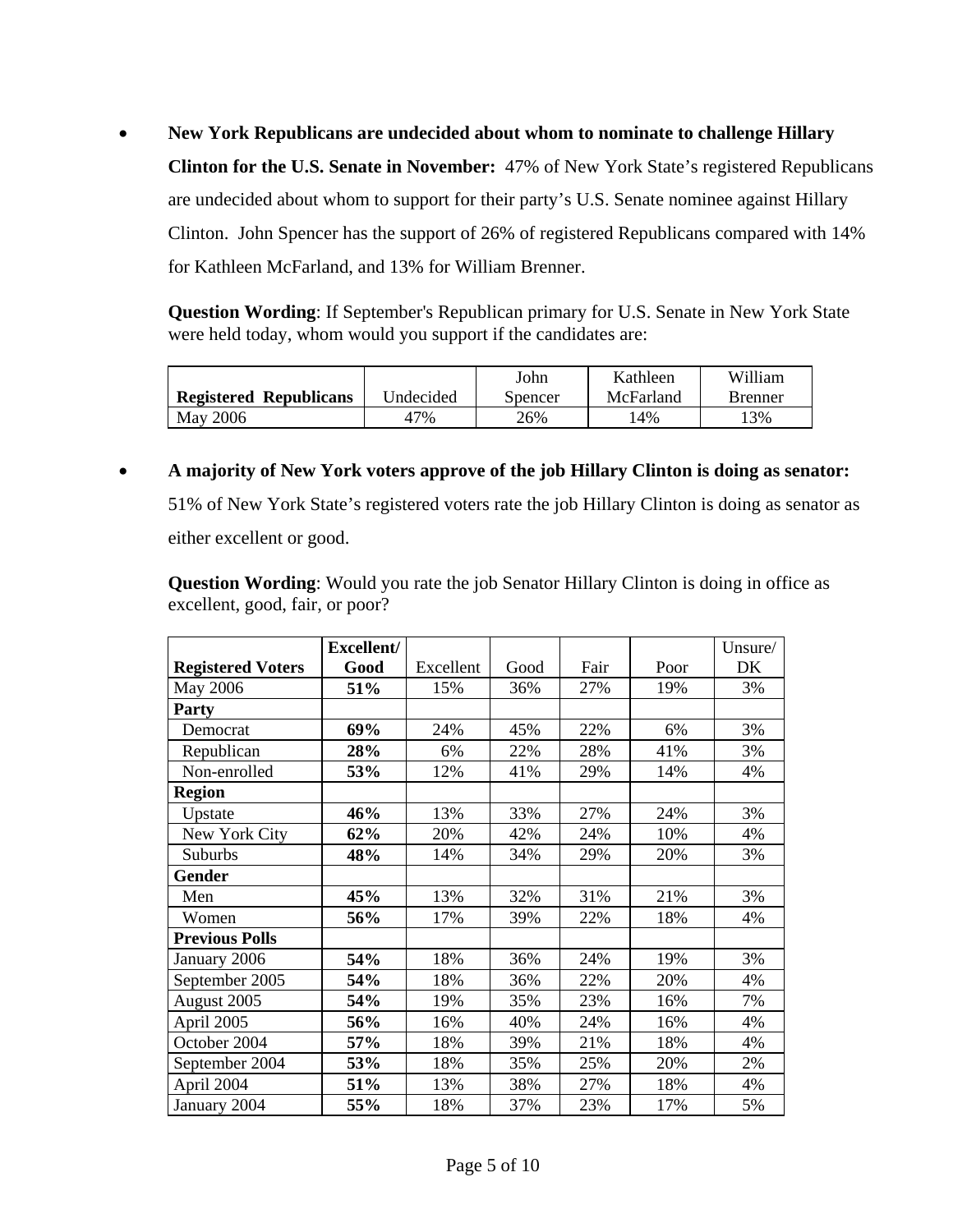|                          | Excellent/ |           |      |      |      | Unsure/ |
|--------------------------|------------|-----------|------|------|------|---------|
| <b>Registered Voters</b> | Good       | Excellent | Good | Fair | Poor | DK      |
| September 2003           | 49%        | 17%       | 32%  | 26%  | 21%  | 4%      |
| April 2003               | 47%        | 13%       | 34%  | 27%  | 22%  | 4%      |
| December 2002            | 44%        | 10%       | 34%  | 28%  | 20%  | 8%      |
| April 2002               | 47%        | 11%       | 36%  | 27%  | 20%  | 6%      |
| December 2001            | 45%        | 11%       | 34%  | 23%  | 23%  | 9%      |
| April 2001               | 35%        | 9%        | 26%  | 26%  | 22%  | 17%     |
| February 2001            | 30%        | 10%       | 20%  | 22%  | 20%  | 28%     |

## • **Former HUD Secretary Andrew Cuomo leads field for the Democratic primary for New**

**York's attorney general:** Andrew Cuomo leads the field of potential candidates for the Democratic nomination for New York State's attorney general with the support of 39% of registered Democrats. Former New York City Public Advocate Mark Green follows with 20%. The rest of the field of possible candidates receives only single digit support. 27% of Democrats remain undecided.

**Question Wording**: If September's Democratic primary for attorney general of New York State were held today, whom would you support if the candidates are:

|                   |        |       |           | Sean    |         |                |           |
|-------------------|--------|-------|-----------|---------|---------|----------------|-----------|
| <b>Registered</b> | Andrew | Mark  | Denise    | Patrick | Charlie | Richard        |           |
| <b>Democrats</b>  | Cuomo  | Green | O'Donnell | Maloney | King    | <b>Brodsky</b> | Undecided |
| May 2006          | 39%    | 20%   | 6%        | 5%      | 2%      | 1%             | 27%       |
| January 2006      | 40%    | 18%   | 3%        | 5%      | 2%      | 1%             | 31%       |

• **Democrats are frontrunners in contest for New York's next attorney general:** In hypothetical match-ups for November's election for New York State's attorney general, Democrat Andrew Cuomo leads Republican Jeanine Pirro. Cuomo receives the support of 52% of New York State's registered voters compared with 34% for Pirro. 14% of registered voters are undecided. When Democrat Mark Green is matched against Republican Jeanine Pirro, he receives the support of 48% of registered voters compared with 34% for Pirro. 18% are undecided.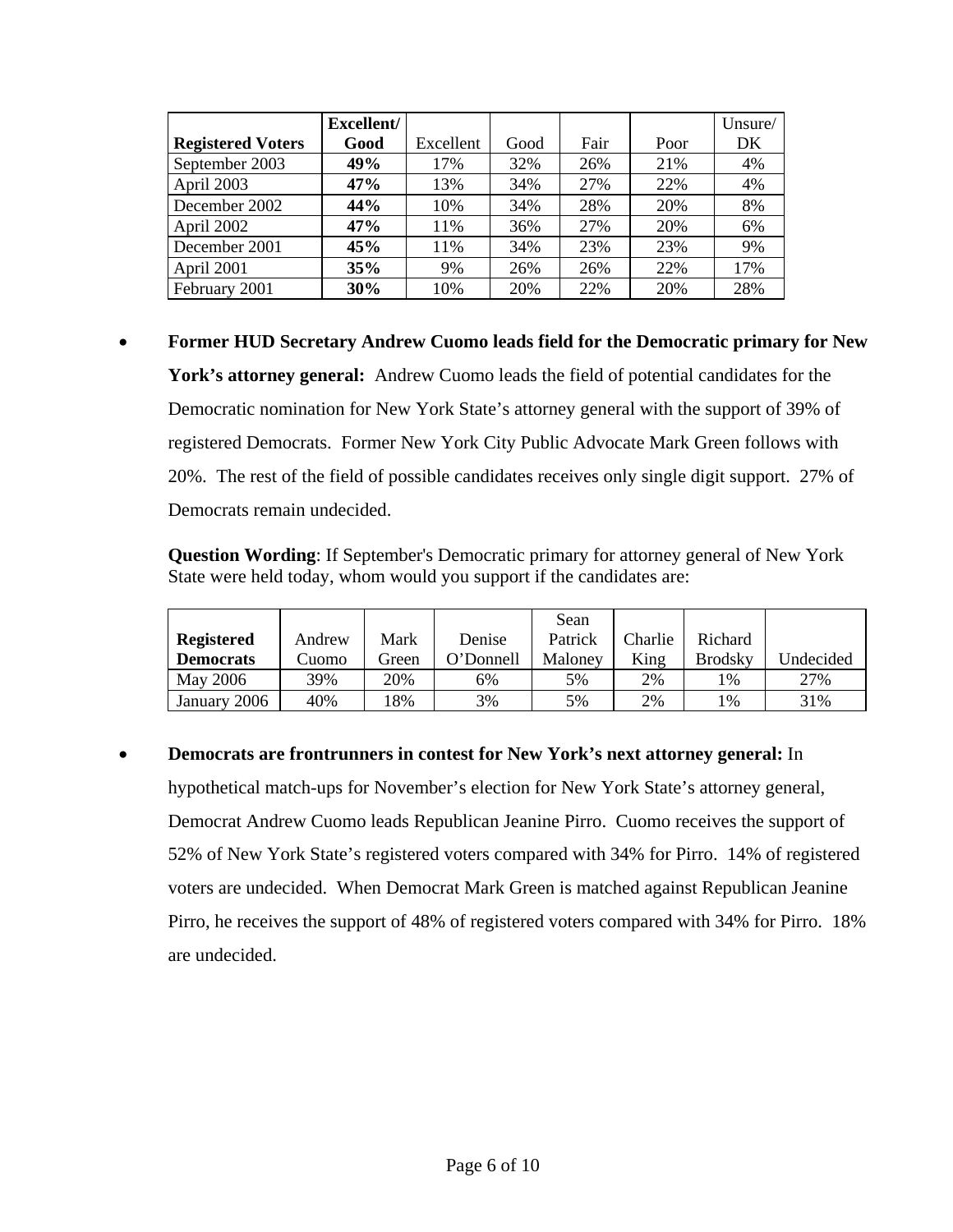**Question Wording:** If November's election for attorney general of New York State were held today, whom would you support if the candidates are:

|                          | Jeanine Pirro | <b>Andrew Cuomo</b> |           |
|--------------------------|---------------|---------------------|-----------|
| <b>Registered Voters</b> | Republican    | Democrat            | Undecided |
| May 2006                 | 34%           | 52%                 | 14%       |
| January 2006             | 36%           | 50%                 | 14%       |

|                          | Jeanine Pirro | Mark Green |           |
|--------------------------|---------------|------------|-----------|
| <b>Registered Voters</b> | Republican    | Democrat   | Undecided |
| May 2006                 | 34%           | 48%        | 18%       |
| January 2006             | 36%           | 46%        | 8%        |

• **Many voters see state headed in the wrong direction:** 61% of registered voters think New York State is headed in the wrong direction. These results are fueled by 75% of registered voters upstate who are disappointed in the direction the state is headed. 50% of voters in New York City and 46% of voters in the suburbs which surround New York City share this view.

**Question Wording**: In general, thinking about the way things are going in New York State, do you feel things are going in the right direction or that things are going in the wrong direction?

| <b>Registered Voters</b> | <b>Right Direction</b> | <b>Wrong Direction</b> | Unsure |
|--------------------------|------------------------|------------------------|--------|
| May 2006                 | 34%                    | 61%                    | 5%     |
| <b>Region</b>            |                        |                        |        |
| Upstate                  | 22%                    | 75%                    | 3%     |
| New York City            | 43%                    | 50%                    | 7%     |
| Suburbs                  | 48%                    | 46%                    | 6%     |
| <b>Previous Polls</b>    |                        |                        |        |
| January 2006             | 39%                    | 54%                    | 7%     |
| September 2005           | 43%                    | 50%                    | 7%     |
| April 2005               | 29%                    | 65%                    | 6%     |
| October 2004             | 40%                    | 54%                    | 6%     |
| September 2004           | 40%                    | 54%                    | 6%     |
| April 2004               | 43%                    | 51%                    | 6%     |
| January 2004             | 42%                    | 46%                    | 12%    |
| September 2003           | 39%                    | 54%                    | 7%     |
| April 2003               | 40%                    | 53%                    | 7%     |
| December 2002            | 39%                    | 52%                    | 9%     |
| October 30, 2002         | 51%                    | 40%                    | 9%     |
| October 1, 2002          | 55%                    | 37%                    | 8%     |
| September 2002           | 56%                    | 38%                    | 6%     |
| May 2002                 | 65%                    | 28%                    | 7%     |
| April 2002               | 66%                    | 28%                    | 6%     |
| December 2001            | 65%                    | 25%                    | 10%    |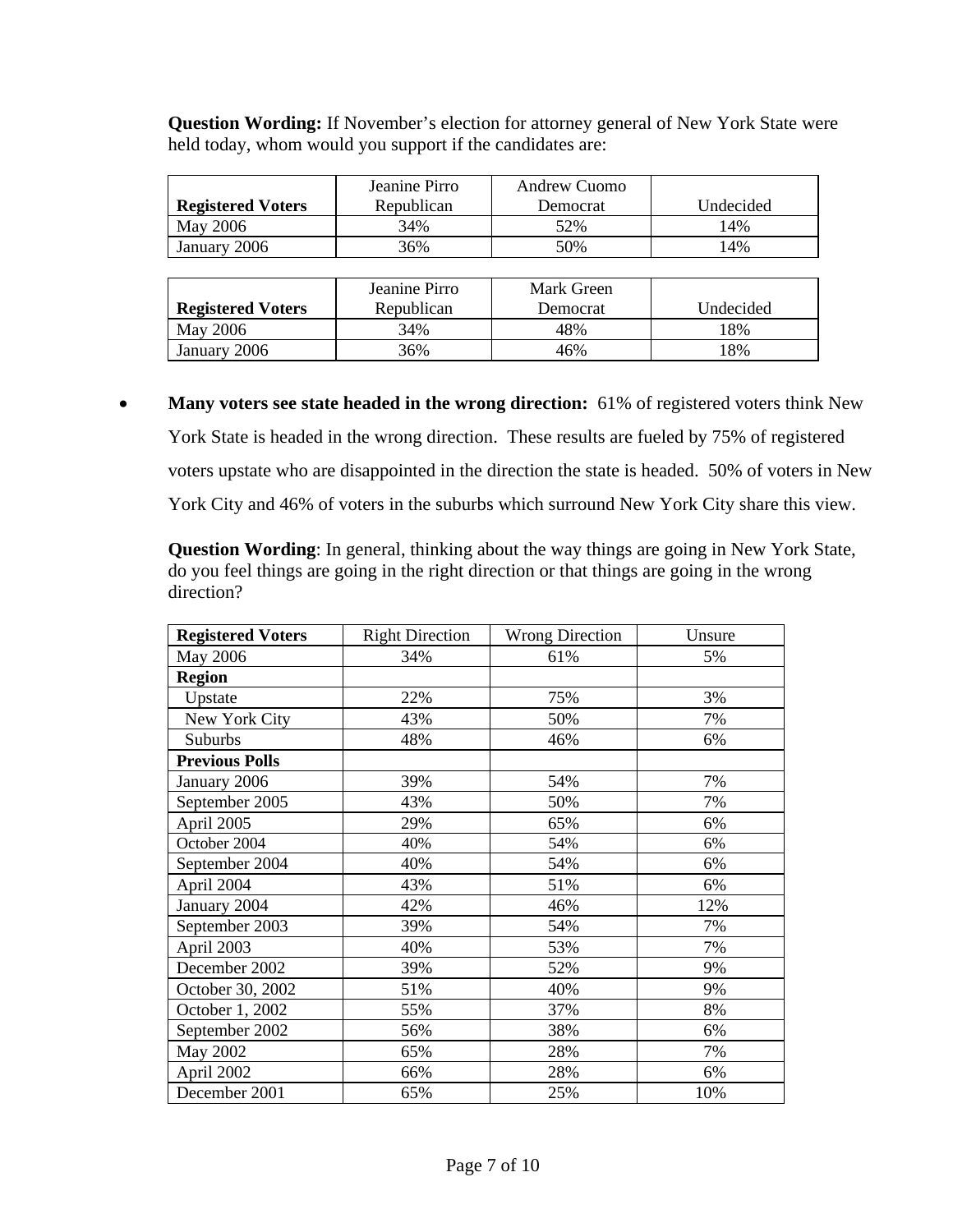| <b>Registered Voters</b> | <b>Right Direction</b> | <b>Wrong Direction</b> | Unsure |
|--------------------------|------------------------|------------------------|--------|
| December 2000            | 64%                    | 30%                    | 6%     |
| September 1999           | 65%                    | 25%                    | 10%    |
| October 1998             | 68%                    | 23%                    | 9%     |
| October 1997             | 58%                    | 33%                    | 9%     |
| November 1996            | 51%                    | 37%                    | 12%    |
| September 1995           | 35%                    | 48%                    | 17%    |

• **Senator Charles Schumer's job rating remains strong:** Senator Charles Schumer's approval rating is currently 56% among New York State's registered voters. This is statistically unchanged from the 57% he received from voters in January.

**Question Wording**: Would you rate the job Senator Charles Schumer is doing in office as excellent, good, fair, or poor?

|                          | Excellent/ |           |      |      |      | Unsure/ |
|--------------------------|------------|-----------|------|------|------|---------|
| <b>Registered Voters</b> | Good       | Excellent | Good | Fair | Poor | DK      |
| May 2006                 | 56%        | 15%       | 41%  | 27%  | 8%   | 9%      |
| January 2006             | 57%        | 15%       | 42%  | 23%  | 12%  | 8%      |
| September 2005           | 55%        | 17%       | 38%  | 25%  | 11%  | 9%      |
| April 2005               | 58%        | 15%       | 43%  | 24%  | 8%   | 10%     |
| October 2004             | 61%        | 19%       | 42%  | 21%  | 8%   | 10%     |
| September 2004           | 50%        | 13%       | 37%  | 29%  | 11%  | 10%     |
| April 2004               | 54%        | 13%       | 41%  | 27%  | 8%   | 11%     |
| January 2004             | 58%        | 14%       | 44%  | 23%  | 7%   | 12%     |
| September 2003           | 52%        | 12%       | 40%  | 30%  | 10%  | 8%      |
| April 2003               | 52%        | 10%       | 42%  | 27%  | 8%   | 13%     |
| December 2002            | 53%        | 11%       | 42%  | 28%  | 8%   | 11%     |
| April 2002               | 55%        | 11%       | 44%  | 26%  | 6%   | 13%     |
| December 2001            | 54%        | 12%       | 42%  | 24%  | 7%   | 15%     |
| April 2001               | 49%        | 12%       | 37%  | 26%  | 8%   | 17%     |
| December 2000            | 51%        | 13%       | 38%  | 22%  | 9%   | 18%     |
| March 2000               | 39%        | 9%        | 30%  | 27%  | 7%   | 27%     |
| September 1999           | 44%        | 9%        | 35%  | 31%  | 8%   | 17%     |
| March 1999               | 41%        | 7%        | 34%  | 23%  | 10%  | 26%     |

• **Comptroller Alan Hevesi is still the least known among the statewide officeholders:** 34% of New York State's registered voters are still unsure how to rate Comptroller Alan Hevesi. 36% rate his job performance as either excellent or good, and 30% rate the job he is doing as either fair or poor.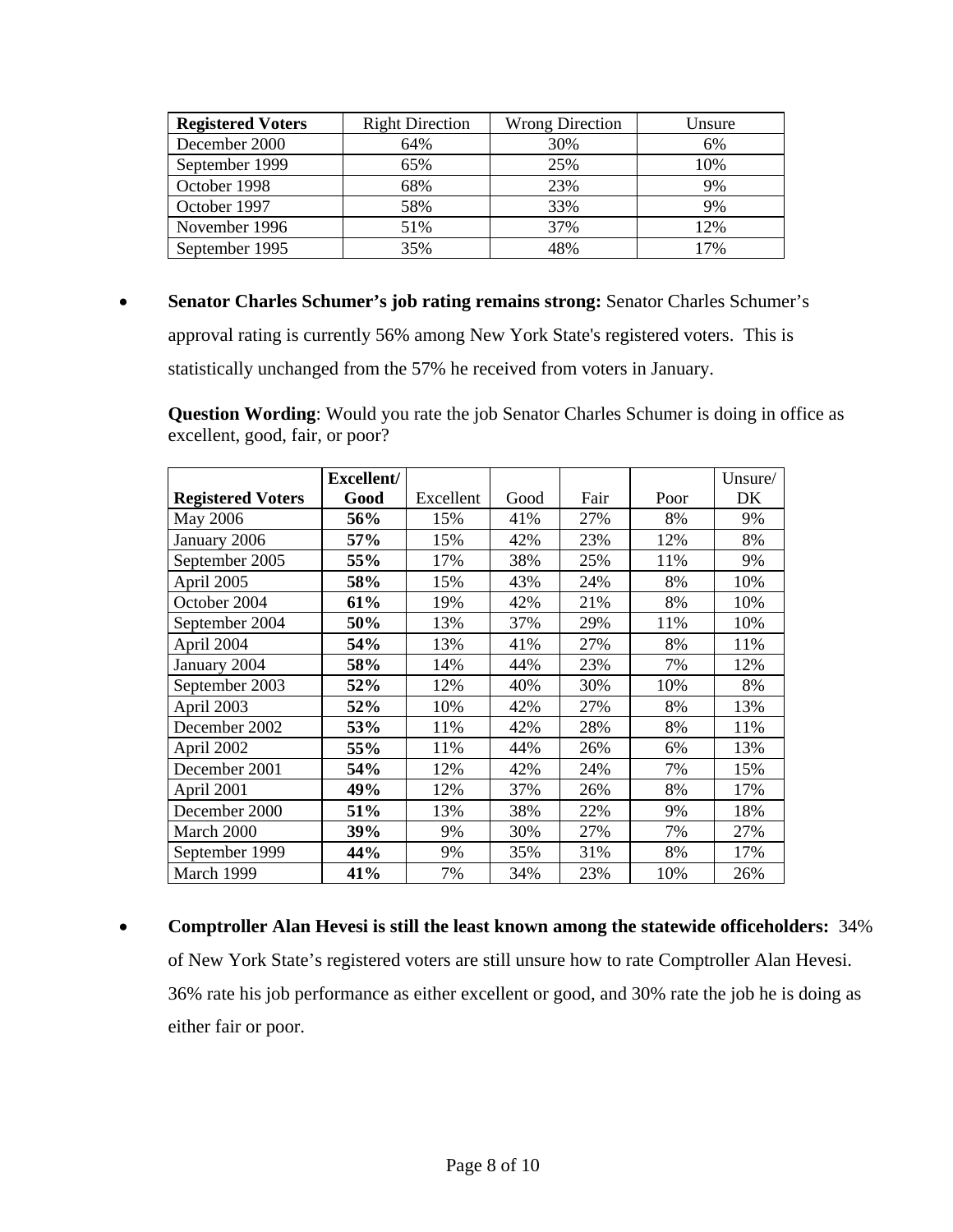|                          | Excellent/ |           |      |      |      | Unsure/ |
|--------------------------|------------|-----------|------|------|------|---------|
| <b>Registered Voters</b> | Good       | Excellent | Good | Fair | Poor | DK      |
| May 2006                 | 36%        | 6%        | 30%  | 24%  | 6%   | 34%     |
| January 2006             | 40%        | 5%        | 35%  | 23%  | 3%   | 34%     |
| September 2005           | 40%        | 4%        | 36%  | 24%  | 3%   | 33%     |
| April 2005               | 36%        | 5%        | 31%  | 22%  | 6%   | 36%     |
| October 2004             | 35%        | 4%        | 31%  | 24%  | 5%   | 36%     |
| September 2004           | 33%        | 4%        | 29%  | 29%  | 5%   | 33%     |
| April 2004               | 36%        | 4%        | 32%  | 27%  | 3%   | 34%     |

**Question Wording**: Would you rate the job Comptroller Alan Hevesi is doing in office as excellent, good, fair, or poor?

• **President's job performance rating in New York hits new low:** Only 24% of New York's registered voters rate the job President Bush is doing in office as either excellent or good. Even a majority of Republicans in the state do not give the president a positive score for the job he is doing.

**Question Wording**: Would you rate the job President George Bush is doing in office as excellent, good, fair, or poor?

|                          | Excellent/ |           |      |      |      | Unsure/  |
|--------------------------|------------|-----------|------|------|------|----------|
|                          |            |           |      |      |      |          |
| <b>Registered voters</b> | Good       | Excellent | Good | Fair | Poor | DK       |
| May 2006                 | 24%        | 7%        | 17%  | 21%  | 55%  | $<$ 1%   |
| Party                    |            |           |      |      |      |          |
| Democrat                 | 11%        | 4%        | 7%   | 18%  | 71%  | $<$ 1%   |
| Republican               | 46%        | 13%       | 33%  | 28%  | 26%  | ${<}1\%$ |
| Non-enrolled             | 19%        | 6%        | 13%  | 21%  | 60%  | $<$ 1%   |
| <b>Previous Polls</b>    |            |           |      |      |      |          |
| January 2006             | 34%        | 11%       | 23%  | 21%  | 45%  | $<$ 1%   |
| September 2005           | <b>33%</b> | 10%       | 23%  | 22%  | 44%  | 1%       |
| April 2005               | 43%        | 16%       | 27%  | 23%  | 34%  | ${<}1\%$ |
| October 2004             | 39%        | 19%       | 20%  | 18%  | 42%  | 1%       |
| September 2004           | 40%        | 19%       | 21%  | 21%  | 39%  | ${<}1\%$ |
| April 2004               | 38%        | 14%       | 24%  | 22%  | 39%  | 1%       |
| January 2004             | 52%        | 22%       | 30%  | 19%  | 28%  | 1%       |
| September 2003           | 44%        | 17%       | 27%  | 22%  | 33%  | 1%       |
| April 2003               | 58%        | 29%       | 29%  | 19%  | 22%  | 1%       |
| December 2002            | 57%        | 24%       | 33%  | 23%  | 19%  | 1%       |
| April 2002               | 72%        | 33%       | 39%  | 17%  | 10%  | 1%       |
| December 2001            | 79%        | 43%       | 36%  | 15%  | 5%   | 1%       |
| April 2001               | 40%        | 11%       | 29%  | 30%  | 23%  | 7%       |